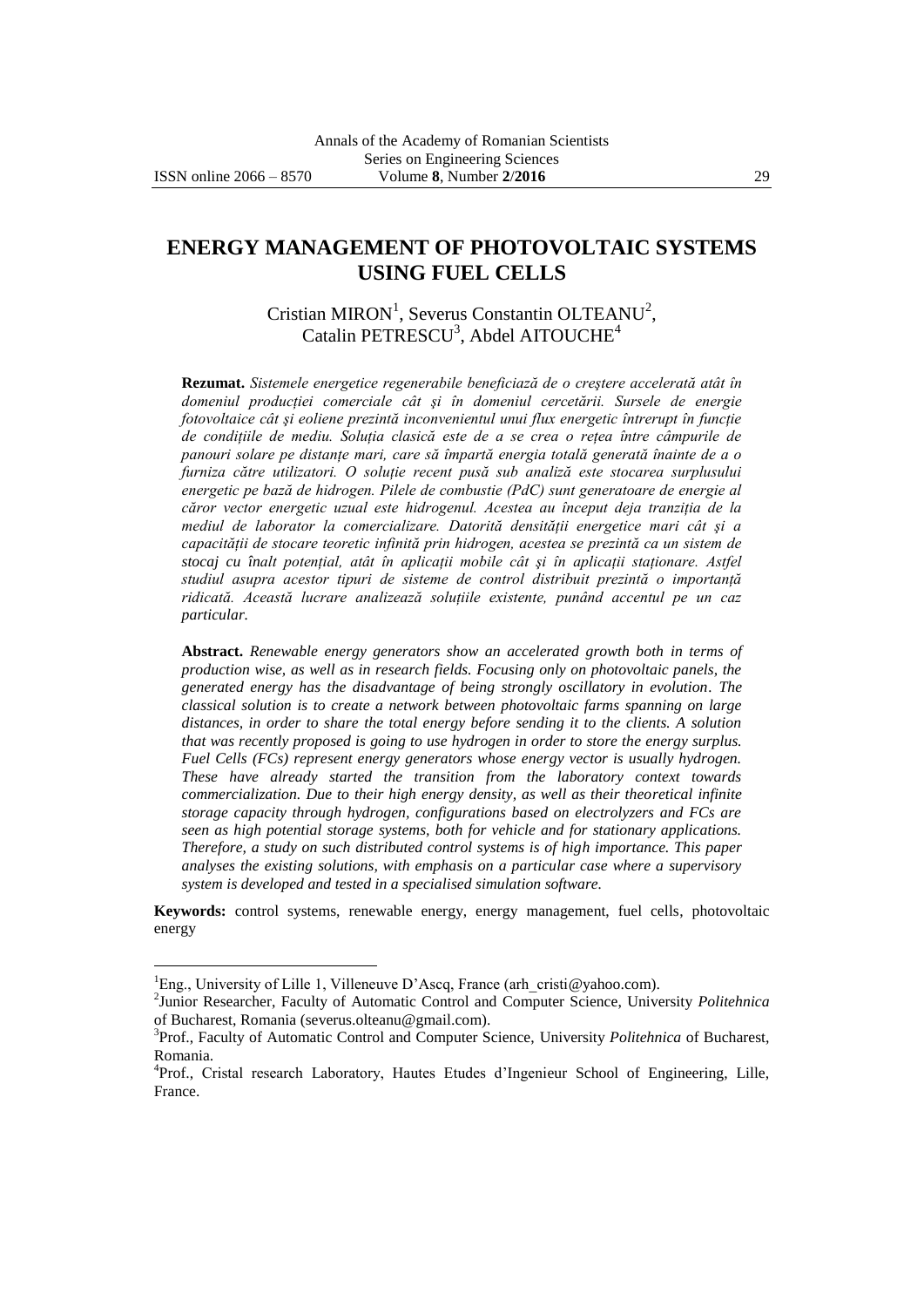# **1. Introduction**

As the conventional energy sources started depleting, the popularity of renewable sources increased significantly during the last decades. The policy of the European Union regarding the production of energy encouraged this alternative.

Since the energy provided by the sun should be sufficient to cover the entire world's energy consumption, if captured and stored at reasonable costs, the use of photovoltaic panels will have an increased popularity in time. The "green energy" sector comes with new challenges such as low conversion rates, additional energy storage systems and transfer inefficiency between the PV array and its connected load.

Photovoltaic power stations up to 500 kW both in isolated areas and in urban zones will have an exponential development, as many countries reorient their policies regarding the production of energy embracing the use of "green energy".

As such, the global tendency is to promote the concepts of energy optimization and energy independence through renewable sources, and among these, the photovoltaic panels are the most favourable. In this sense, the European Union has set the directive 2010/31/UE, in which, by 2021, all new building should be "nearly zero-energy buildings", suggesting that a significant amount of energy should be covered by renewable sources, local or nearby.

Because PV panels still have a reduced conversion rate, a strong and fast power variation and a wide geographical distribution of PV generators, it is implicitly obvious that an optimal energy management is essential.

There are two important solutions for achieving this: the first one consists in the construction of a large energy grid, spread on geographical regions with variable power generation conditions, whereas the second approach implies the use of Smart Storage solutions [7].

Three main types of storage exist: Mechanical storage, as for example: water pumping systems (ex: storage by water pumping in Ludington: 110 m, 1.87 GW, 15 h, 27 million kWh); battery based solutions with different types of batteries used, each with its own advantages and disadvantages [8], [13]; and, finally, hydrogen based storage, bringing a high energy density, good conversion efficiency and physical robustness [10].

This article focuses on hydrogen storage solutions. Fuel Cells (FC) represent energy generators whose energy vector is hydrogen. They have begun the transition from laboratory research stage towards commercialization, being promoted especially by vehicle production companies, as they come with the advantage of pollution elimination and a fast recharge time compared to batteries. Because of their high energy density, as well as their capability to store high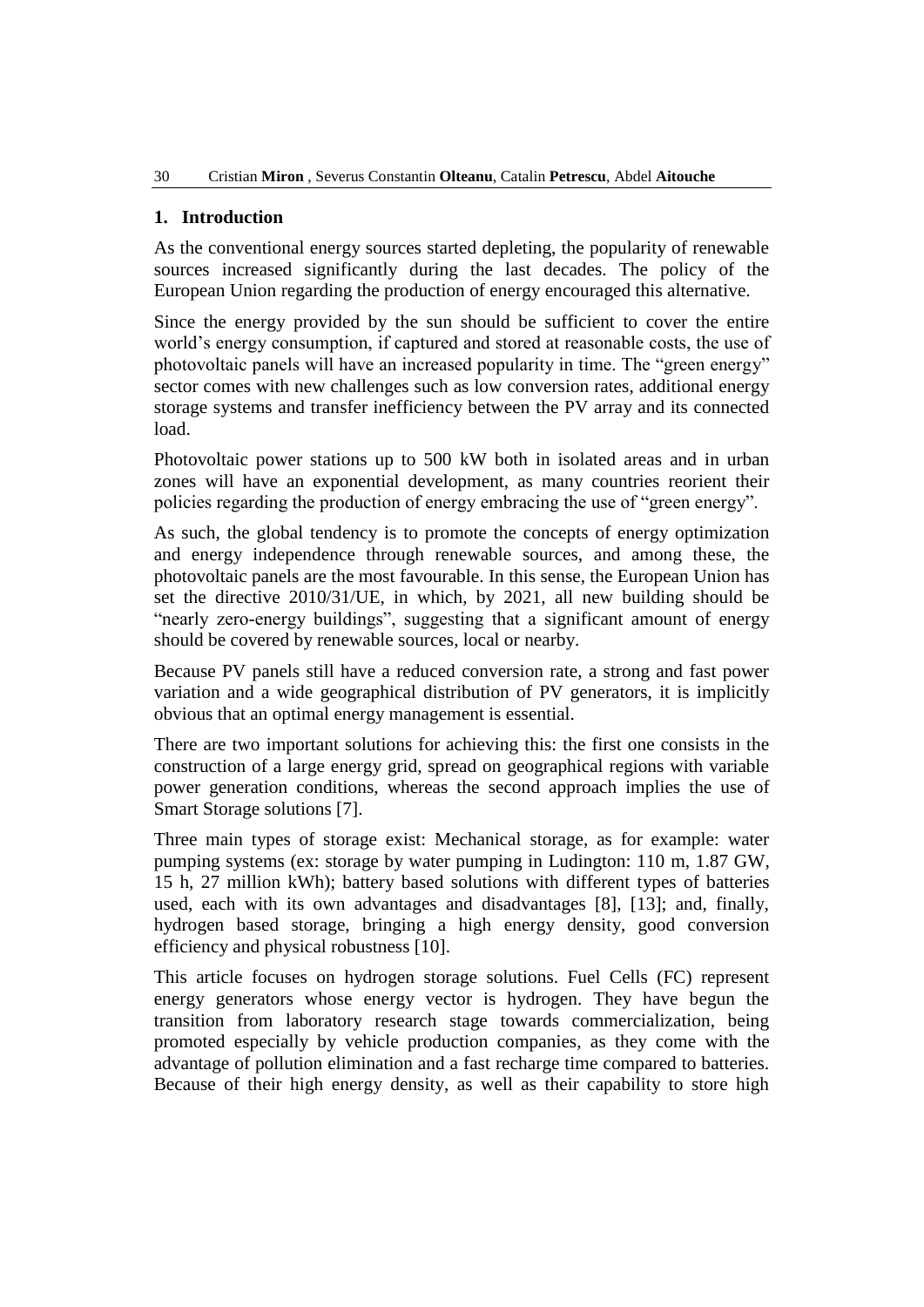quantities for indefinite periods, storage systems made of the pair Electrolyser/Fuel Cell Systems (FCS) offer a high potential of being used in stationary applications [9].

The directions and objectives of this article follow the previously discussed problem of photovoltaic energy management by means of storage, where the storage is achieved through Hydrogen based solutions.

The paper also contributes with the demonstration of a simulation in a professional simulator, for a microgrid, that can be potentially adapted to any different type of configuration.

The article presents a description of the components of the hybrid energy system, in Sections II, III, IV and V. This is followed in section VI by a description of the Maximum Power Point Tracking algorithm. Section VII deals with the supervisory management system and the presentation of the simulation platform containing the results thus obtained. The article ends with a set of conclusions.

### **2. Photovoltaic two diode model**

As presented in different paperwork [1]-[5], the behaviour of a photovoltaic (PV) cell can be achieved using various mathematical models. A certain degree of accuracy will be obtained according to the complexity of the PV cell model.

The main differences between these models can be noticed by analysing the nonlinear characteristic curves, I-V and P-V.

By connecting a current source (Iph) in parallel to a diode  $(D_1)$ , the output current (Ipv) of an ideal PV cell can be obtained.

The advantage of this model consists in its simplicity, it requires just three parameters in order to compute the I-V characteristic curve – an open circuitvoltage (Voc), a short-circuit current and diode ideality factor (α).

Nonetheless this model is unsuitable for real world functioning when exposed to environmental variation.

Other models are obtained from the previous one. Adding a series resistance (Rs) generates one of the most frequently used models in the specialized literature. Adding a parallel resistance (Rp) to the latter model we gain even more precision.

However, the previous two models encounter a lack of precision when exposed to temperature variations (the Rs model) and to low voltages (the Rs model), due to the recombination losses that are not taken into consideration.

These inconveniencies are avoided by adding another diode to the structure of the Rp model, obtaining the model of a double diode PV cell as presented in Figure 1.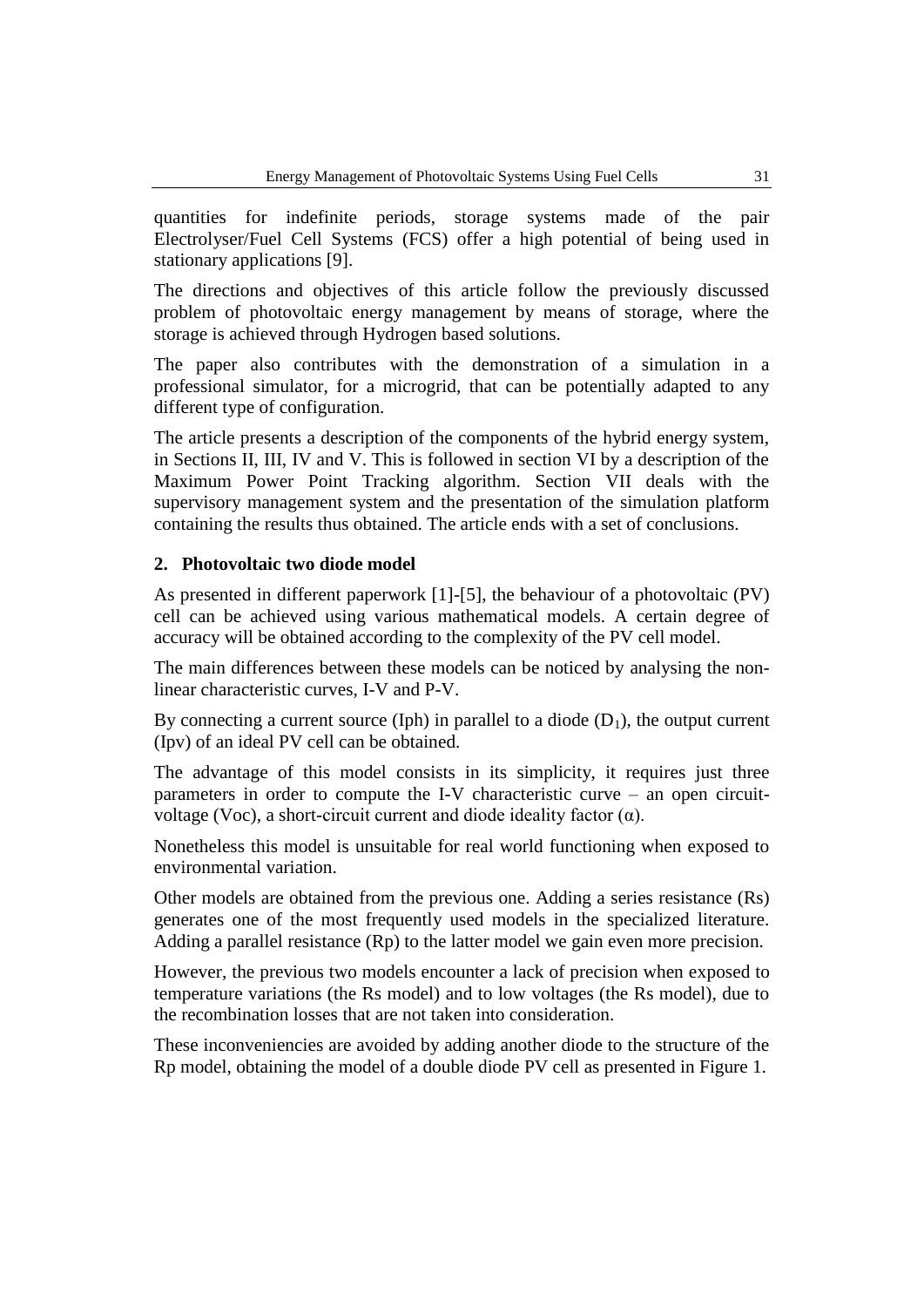

**Fig.1.** PV cell model.

The output current  $(I_{pv})$  equation of the PV module can be expressed as below:

$$
I_{pv} = I_{ph} - I_{d1} - I_{d2} - \left(\frac{V + I_{pv}R_s}{R_p}\right) =
$$
  
=  $I_{ph} - I_{01} \left[ e^{\frac{V + I_{pv}R_s}{\alpha_1 V_{T1}}} - 1 \right] - I_{02} \left[ e^{\frac{V + I_{pv}R_s}{\alpha_2 V_{T2}}} - 1 \right] - \left(\frac{V + I_{pv}R_s}{R_p}\right)$  (1),

where:

 $I_{\mathbf{pv}}$  is the output current of the PV cell;  $I_{\mathbf{ph}}$  is the photo generated current by the incidence of light;  $\boldsymbol{V}$  is the output voltage of the PV cell;  $\boldsymbol{I}_{d1}$  is the diffusion diode current (obtained with the Shockley diode equation) ;  $I_{d2}$  is the recombination diode current;  $I_{01}$  and  $I_{02}$  are the reverse saturation currents or leakage currents of the diode  $D_1$ , respectively  $D_2$ ;  $V_{T1}$  and  $V_{T2}$  are the thermal voltages of the two diodes  $V_T = \frac{k_b}{q}T$ , where  $k_b$  is the Boltzmann constant (1.380650 \* 10<sup>-23</sup> *J/K*), *q* is the electron charge  $(1.602176 * 10^{-19}C)$  and T is the temperature of the p-n junction (in Kelvin) ; $\alpha_1$  and  $\alpha_2$  are the ideality factors of the two diodes;  $R_s$  is a series resistance;  $R_p$  is a shunt resistance.

Furthermore, the expression of the light generated current can be written as:

$$
I_{ph} = \left(I_{ph\_STC} + K_i \Delta T\right) \frac{G}{G_{STC}}\tag{2}
$$

where  $I_{ph,STC}$  is a light generated current measured in standard test conditions (STC)  $irradiance = 1000 W/m<sup>2</sup>$  and *temperature* = 298.15 K, K<sub>i</sub>  $[mA/K]$  is the short circuit current coefficient,  $\Delta T = T - T_{STC}$  [K], G is the irradiance, while  $G_{STC}$  is the irradiance measured in STC.

The following formula (4) of the reverse saturation current of the diode is preferred to the classical one (3):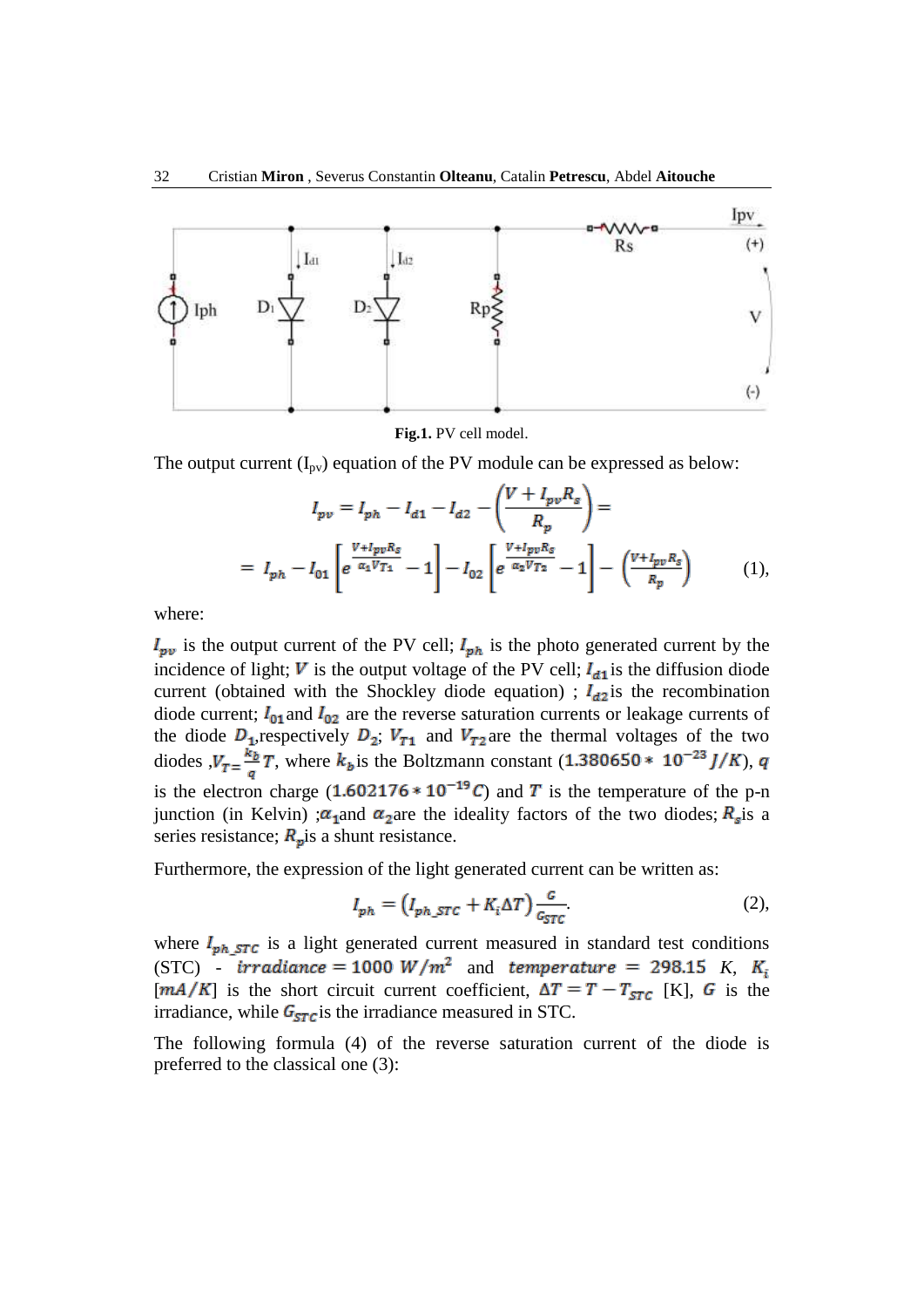$$
I_0 = I_{0,STC} \left(\frac{r_{STC}}{r}\right)^3 e^{\left[\frac{qE_g}{\alpha k_b} \left(\frac{1}{T_{STC}} - \frac{1}{T}\right)\right]},\tag{3}
$$

where Eg is the band gap energy of the semiconductor and  $I_{0,STC}$  is the reverse saturation current at STC.

$$
I_0 = \frac{\left(I_{sc\_STC} + K_i \Delta T\right)}{e^{\left[\left(V_{oc,STC} + K_v \Delta T\right) / \left(\alpha V_T\right)\right]_{-1}}}
$$
(4),

where  $K_v[mV/K]$  is the open circuit current coefficient and  $V_{oc,STC}$  is the open circuit voltage at STC. In order to compute the characteristic curve seven parameters are required:  $I_{\nu\nu}$ ,  $I_{01}$ ,  $I_{02}$ ,  $R_{s}$ ,  $R_{\nu}$ ,  $\alpha_{1}$  and  $\alpha_{2}$ .

If the following simplification is taken into account [8], the reverse saturation current equations for both diodes become:

$$
I_{01} = I_{02} = \frac{(I_{sc\_STC} + K_i \Delta T)}{e^{\left[ (V_{oc,STC} + K_v \Delta T) / V_T \right]} - 1} \tag{5}
$$

A solar panel such as FVG100P can be used for many low budget applications.

Having a quick look over the data (Table 1.) that is provided by the manufacturer one can observe that the values of resistances  $R_s$  and  $R_p$  are not available.

| Cells in series                                | 36      |
|------------------------------------------------|---------|
| Maximum rated Power – Pm [W]                   | 9.975   |
| Maximum power Voltage – Vm [V]                 | 17.5    |
| Maximum power Current – Im $[A]$               | 0.57    |
| Open Circuit Voltage – VOC [V]                 | 21.00   |
| Short Circuit Current – ISC [A]                | 0.66    |
| VOC Temperature Coefficient $\lceil \% \rceil$ | $-0.35$ |
| ISC Temperature Coefficient [%/°C]             | 0.05    |

FVG100P PV DATASHEET @STC

A solution for this scenarios is obtained by applying the Newton-Rhapson algorithm for finding the values of  $R_s$  and  $R_p$  described in [1, 2, 8], adapted for the two diode PV cell model. The following graphic user interface (GUI) was developed to facilitate the computation of the two values (Fig. 2.).

After filling in the gaps with the data provided in the datasheet of the PV panel and choosing a suitable value for  $\alpha_2$  ( $\alpha_1=1$ , by default) the button that enables the search algorithm can be pressed. The results will be shown along with the I-V and P-V characteristic curves. The simulation is made for a 1500 watts PV array, as in Figure 2, while the characteristic curves can be observed in Figure 3.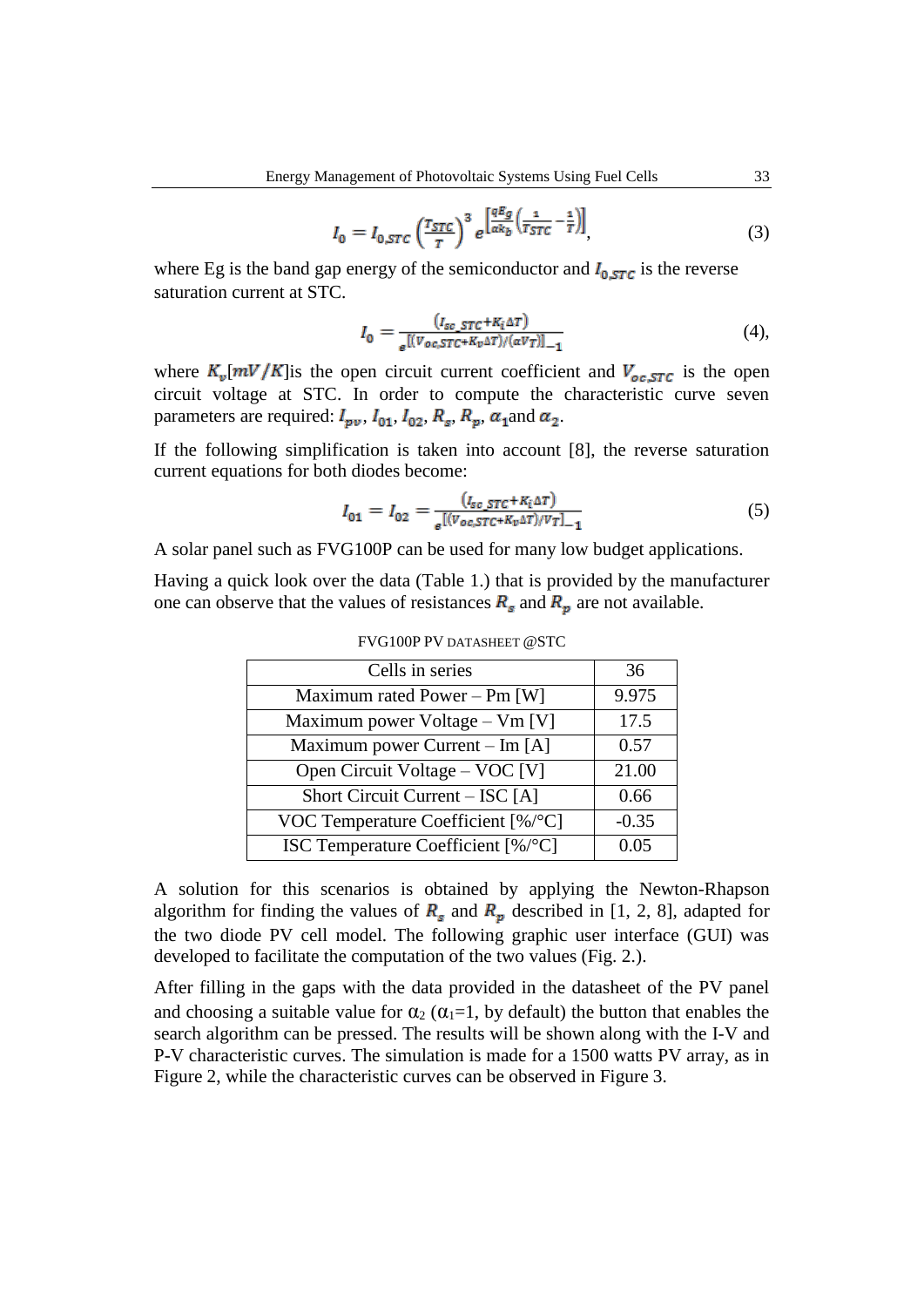| 34 | Cristian Miron, Severus Constantin Olteanu, Catalin Petrescu, Abdel Aitouche |  |  |  |  |  |  |  |
|----|------------------------------------------------------------------------------|--|--|--|--|--|--|--|
|----|------------------------------------------------------------------------------|--|--|--|--|--|--|--|

|                  | PV panel : computing the Rs and Rp resistances |                     |                             |                |
|------------------|------------------------------------------------|---------------------|-----------------------------|----------------|
|                  | Selva STC/Sinulation parameters                | O use detaut values |                             |                |
| Parameters       |                                                |                     |                             |                |
|                  | <b>Wilker</b>                                  |                     | Current                     |                |
| VictVi           | 24.8                                           | Not SAT             | 6.34                        |                |
| VINK (V)         | 37.5                                           | <b>HUIAI</b>        | 5.72                        |                |
| No 192           | 14.26                                          | <b>ALCNT</b>        | 0.05.                       |                |
| $atn2 (5-3)$     | 16.21                                          |                     |                             |                |
|                  |                                                |                     | <b>Panel size</b>           |                |
| Compute Ra, Ap.  |                                                |                     | <b>HE</b>                   | $\mathfrak{B}$ |
|                  | Conquis Hs, Rp                                 |                     | ш<br>Ap.                    | 15             |
|                  |                                                |                     | P.DNE                       | 100 1          |
| Rajidorij        | 8.0101                                         |                     |                             |                |
| <b>No School</b> | 3,981                                          |                     | designed by Mirron Cristian |                |

**Fig. 2.** Graphic User Interface

The computed values are  $R_s = 0.0101 \Omega$  and  $R_p = 3.061 \Omega$ .



**Fig. 3.** I-V and P-V characteristic curves.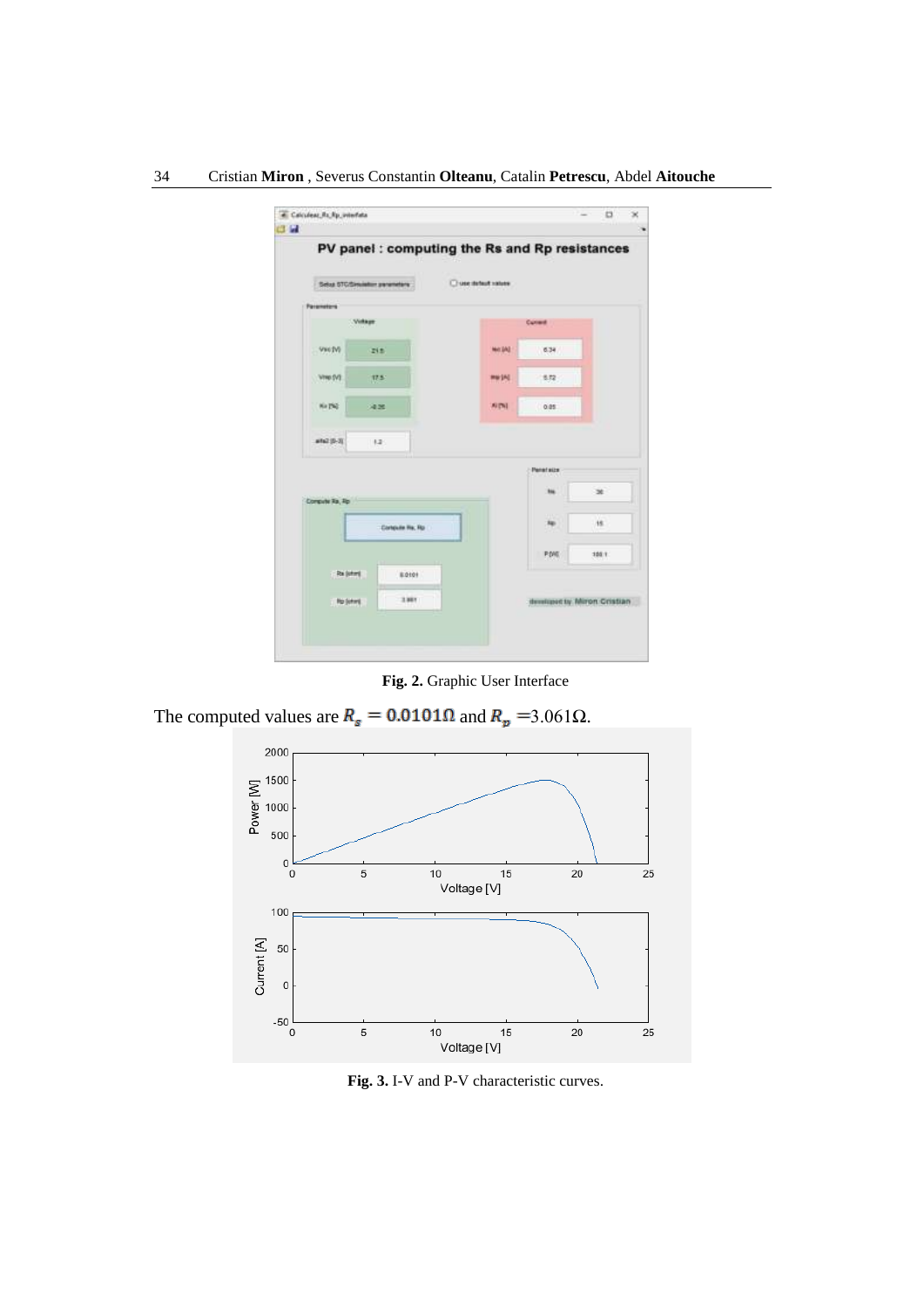A PV array can deliver different amounts of energy depending on the meteorological conditions, such as irradiance and temperature, and its load. Therefore, maximum power can be delivered using various maximum power point tracking (MPPT) algorithms. Regardless of the algorithm a certain condition should be fulfilled:

$$
\frac{dP}{dV} \cong 0,\tag{6}
$$

which can be expressed as:

$$
\frac{dP}{dV} = \frac{d(I_{pv}V)}{dV} = I_{pv} + V \frac{dI_{pv}}{dV} = I_{pv} + V \left[ -I_{01}N_p \left( \frac{1}{\alpha_1 V_{T_1} N_s} \right) e^{\frac{V + IR_s}{\alpha_1 V_{T_1}}} - I_{02}N_p \left( \frac{1}{\alpha_1 V_{T_1} N_s} \right) e^{\frac{V + IR_s}{\alpha_1 V_{T_1} N_s}} \right]
$$
\n
$$
(7)
$$

### **3. DC/DC Buck converter**

The following scenario (Fig. 4) is proposed. The PV panel is connected to a load (battery) via a step down converter. The role of the DC-DC buck converter is to increase the efficiency of the PV panel and to deliver the proper voltage to the load.



**Fig. 4.** Step down converter.

The synchronous buck topology is composed of an inductor  $(L)$ , a capacitor  $(C_h)$ , and two MOSFET transistors. The control of the converter is achieved using a pulse-width modulation signal (PWM), also called duty ratio  $u$ , via the high-side MOSFET, and using the duty ratio  $\overline{u}$  via the low-side MOSFET.

Using a second transistor instead of a diode there is a lower resistance from drain to source, increasing thus the efficiency of the topology. The performance of the converter can be measured by analysing if the power is conserved:

$$
P_{out\,back} = P_{in\,back} + P_{losses} \tag{8}
$$

Power dissipation on the inductor or switching losses on the transistors has an impact on the power losses, affecting the amount of produced energy.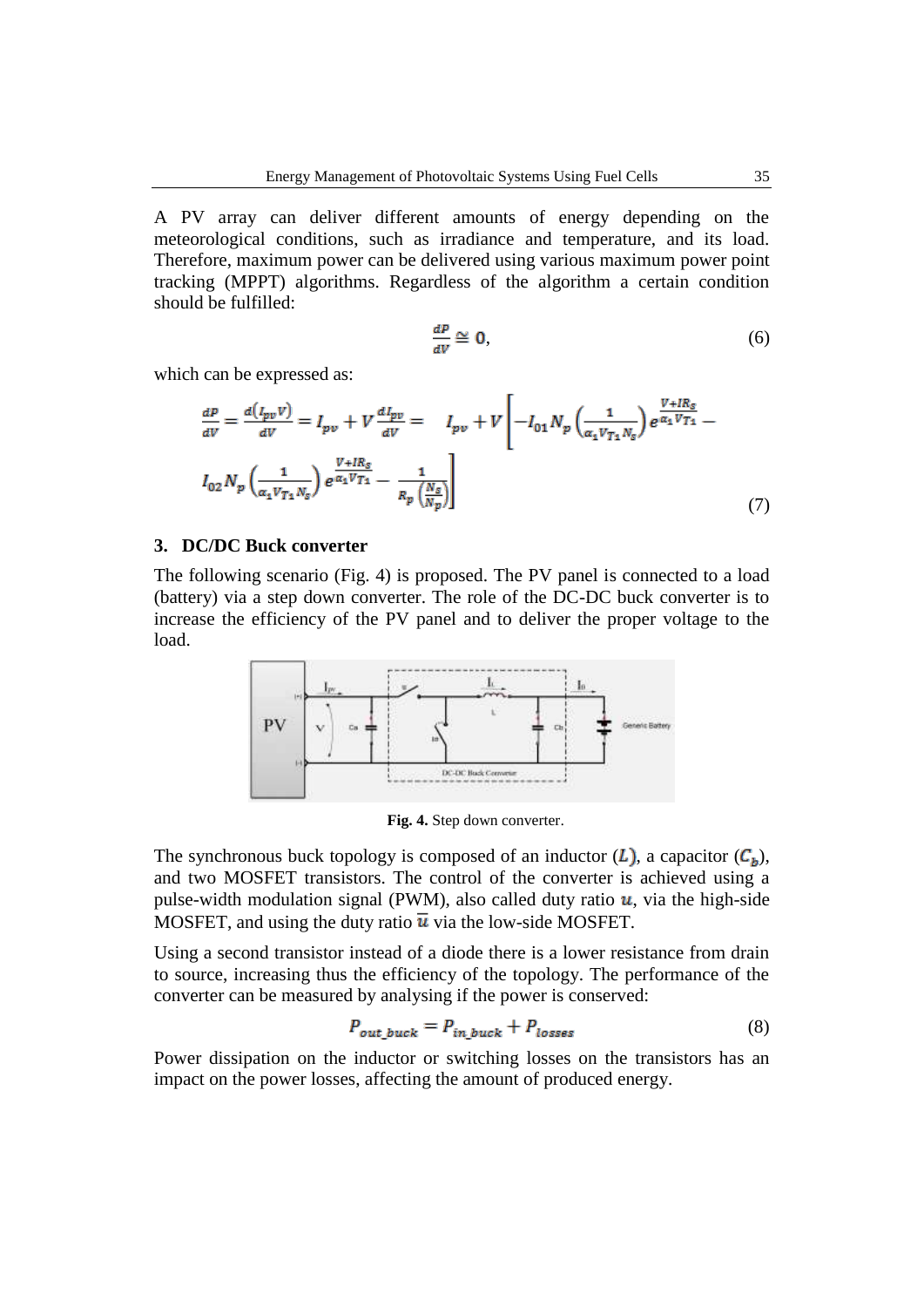#### **4. Electrolyser Unit**

In order to obtain the hydrogen by means of electricity, the electrolyser is the most spread solution. There are two main types of electrolysers: PEM electrolysers, that act in a way like a reversed Fuel Cell and alkaline electrolysers, being simpler and a more accessible solution. The energy efficiency of an electrolyser can reach an efficiency of 80% and a 99.5% purity of obtained hydrogen. Here we have considered an alkaline electrolyser: a good reference, on which this article relies, is [11]. The electrolyser is a 1.5 KW model that activates after a certain minimal current is reached. Temperature variation is taken into account, as in (9).



**Fig. 5.**U-I characteristics of the electrolyser at different temperatures. Graphic User Interface.

The coefficients are computed as follows:  $r_1$  and  $r_2$  are experimentally obtained constants;  $k_{T1}$ ,  $k_{T2}$ ,  $k_{T3}$  are temperature related constants.  $U_{rev}$  is the reversal voltage.

#### **5. Fuel Cell System**

FCs are of different types, but two major categories stand out: FCs based on a Proton Exchange Membrane (P.E.M.), and solid oxide FCs. The first class distinguishes itself through low working temperatures (around 100 degrees Celsius), whereas solid oxide may reach 1000 degrees [12]. A PEM FC is chosen in this work.

From a mathematical modelisation point of view, the FC model has two sides: a gaseous part and an electro-chemical part. A detailed modelisation of the gaseous part is done in [14]. This is expressed through the following equations: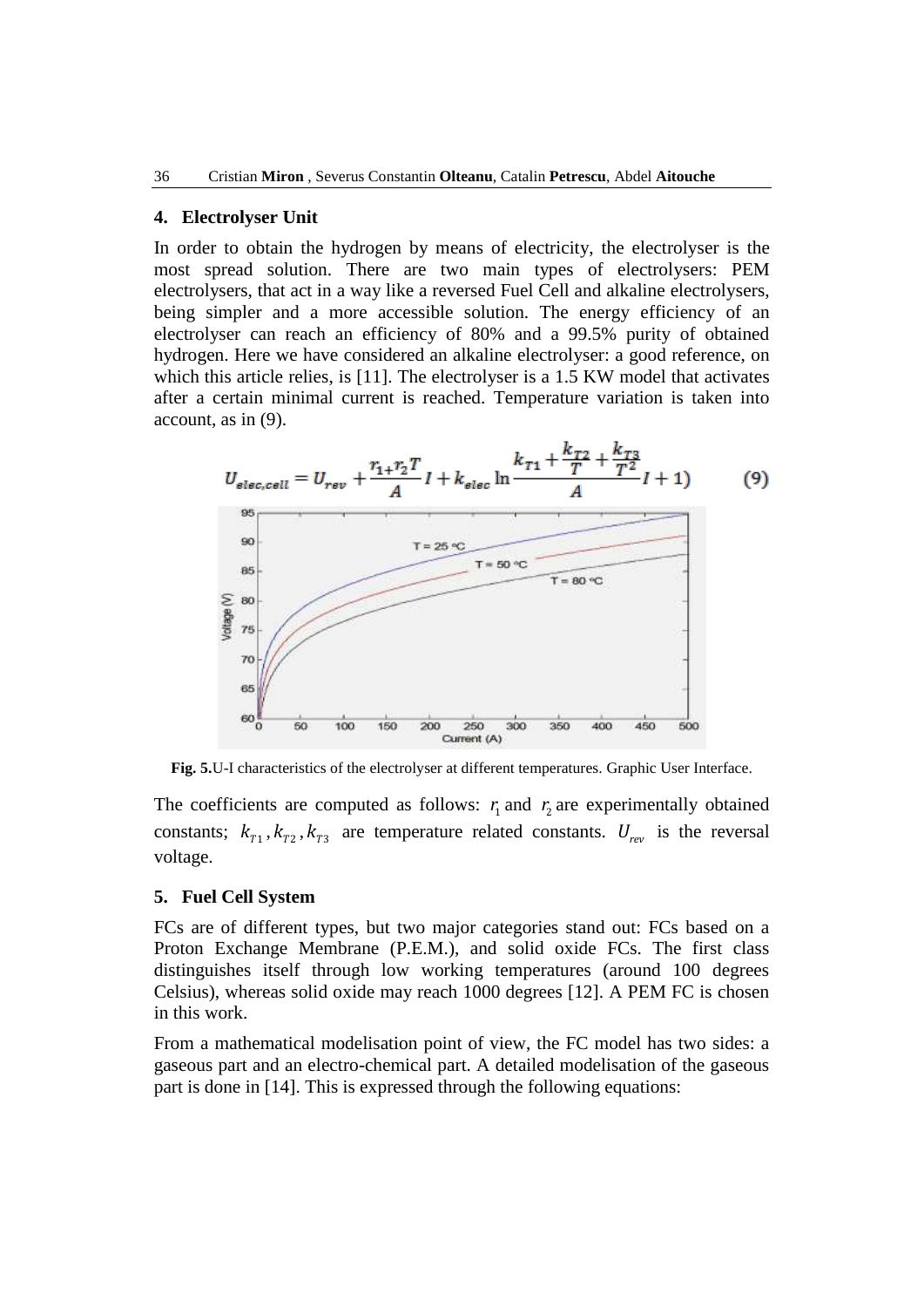$$
\frac{dp_{sm}}{dt} = \frac{R_{O_2} \cdot T_{st}}{V_{sm}} \cdot \left( W_{cp} - W_{sm,out} \right)
$$
\n
$$
\frac{dp_{rm}}{dt} = \frac{R_a \cdot T_{rm}}{V_{rm}} \cdot \left( W_{ca,out} - W_{rm,out} \right)
$$
\n
$$
\frac{dp_{O_2,ca}}{dt} = \frac{R_{O_2} \cdot T_{st}}{V_{ca}} \cdot \left( W_{O_2,ca,in} - W_{O_2,ca,out} - W_{O_2,reacted} \right)
$$
\n
$$
\frac{dp_{v,ca}}{dt} = \frac{R_v \cdot T_{st}}{V_{ca}} \cdot \left( -W_{ca,out} + W_{v,ca,gen} \right)
$$
\n
$$
\frac{dp_{H_2,an}}{dt} = \frac{R_{H_2} \cdot T_{st}}{V_{an}} \cdot \left( W_{H_2,an,in} - W_{H_2,an,out} - W_{H_2,reacted} \right)
$$
\n(10)

The electrochemical side, on the other hand is determined by the Nernst equations:

$$
V_{dc\_stack} = V_{open} - V_{ohmic} - V_{act} - V_{con}
$$
  
\n
$$
V_{open} = N_o \left[ V_o + \frac{RT}{2F} ln \left( \frac{PH_2 \sqrt{P O_2}}{PH_2 O \sqrt{P O}} \right) \right]
$$
  
\n
$$
V_{ohmic} = I_{dc} R_{FC}
$$
  
\n
$$
V_{act} = N_o \frac{RT}{2aF} ln \left( \frac{I_{dc}}{I_o} \right)
$$
\n(11)

Where the variables are presented in the following table:

|                                      |                                                                                                   | Variable              | Description                                              |
|--------------------------------------|---------------------------------------------------------------------------------------------------|-----------------------|----------------------------------------------------------|
| R,                                   | Vapor gas constant                                                                                | $R_{H_2}$             | Hydrogen gas<br>constant                                 |
| $R_{\odot}$                          | Oxygen gas constant                                                                               | $C_{d,an}$            | Hydrogen purge<br>nozzle discharge<br>coefficient        |
| $M_{\rm v}$                          | Molar mass of vapor                                                                               | $W$ <sub>3m</sub> out | Mass flow<br>exiting the<br>supply<br>manifold[kg/s]     |
| $k_{\text{term}}$                    | Constants representing<br>the linearization<br>coefficient describing a<br>valve[kg/(s*Pa)]       | $W_{ca,out}$          | Mass flow<br>exiting the<br>cathode[kg/s]                |
| $W_{r m . c n d}$                    | Mass flow exiting the<br>return manifold[kg/s]                                                    | $W_{\phi_2, ca, m}$   | Mass flow of<br>oxygen entering<br>the<br>cathode[kg/s]  |
| $W_{H_2, readated}$                  | Mass flow of oxygen<br>reacted inside the<br>anode ka/s]                                          | $\overline{R}$        | Universal gas<br>constant                                |
| $W_{\scriptscriptstyle O_2, readed}$ | Mass flow of oxygen in<br>the cathode that reacts<br>with the electrons and<br>ions to form vapor | $W_{v,ca,gen}$        | Mass flow of<br>generated water<br>inside the<br>cathode |

**Table II.** Parameter significance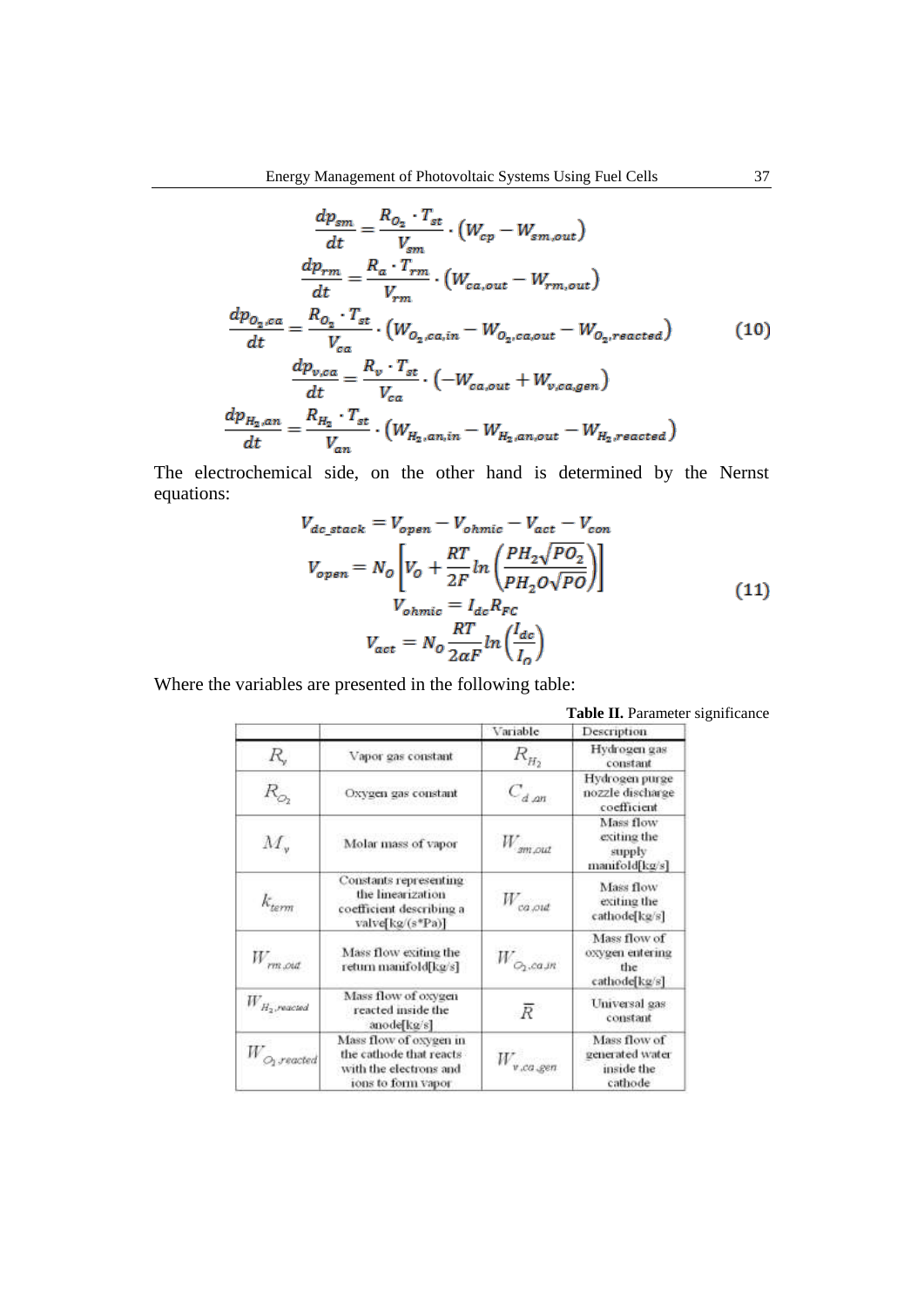#### **6. Control Algorithm**

The MPPT can be achieved in the presence of climate variations and/or variable loads if proper control algorithms are used. Two popular algorithms are the "Perturb and Observe" (P&O) algorithm and the "Incremental Conductance" (IC) algorithm.

The P&O algorithm described in [5] has the advantage of simplicity with satisfying results in tracking. The IC algorithm computes the control law with respect to (6). If  $\frac{dP}{dV} > 0$ , the duty ratio increases, else if  $\frac{dP}{dV} < 0$ , the duty ratio decreases, otherwise the duty maintains its previous value.

However, in order to increase the performances, an IC algorithm with a variable step time is proposed. The constant step size is multiplied by  $\frac{dP}{dV}$ , within certain desired boundaries.

In the following scenario a PV array of 1500 watts is connected to a variable load, via a buck converter. The irradiation value changes at the half time of the simulation, from 1000 W/m<sup>2</sup> to 700 W/m<sup>2</sup>, at the same time as the consumer. The performances of a P&O algorithm are compared to those of an IC with variable step size. It can be noticed that the latter converges faster towards the maximum power point and, unlike the P&O algorithm, rejects the disturbances generated by the dynamics of the load.



**Fig. 6.** Comparison between P&O and IC with variable step size.

### **7. Supervisory System**

In this section, the supervisory system is developed and a certain test scenario is proposed. Let us presume a system composed of a PV array, a buck converter, two banks of batteries, an electrolyser, a fuel cell, and a set of variable loads. The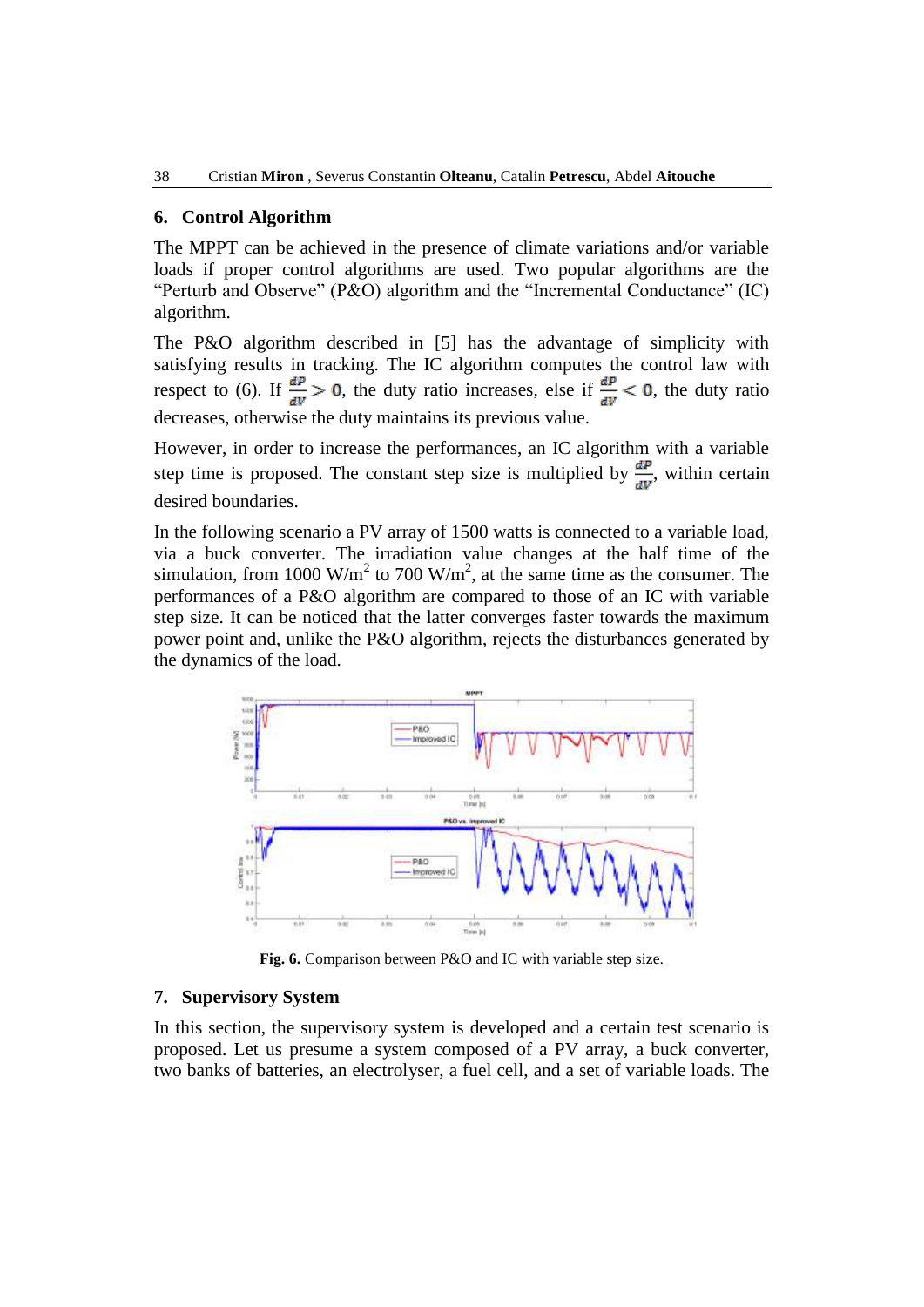professional simulation software used are AMESim and Matlab. It has been shown [1]-[5] that under certain meteorological conditions, such as low irradiation or high temperature values, the PV array may not produce enough energy with respect to the consumers. The solution proposed in this article is a supervisory system that manages how the system should respond to external disturbances like variable meteorological conditions and variable loads.



**Fig. 7.** System configuration.



**Fig. 8.** System configuration.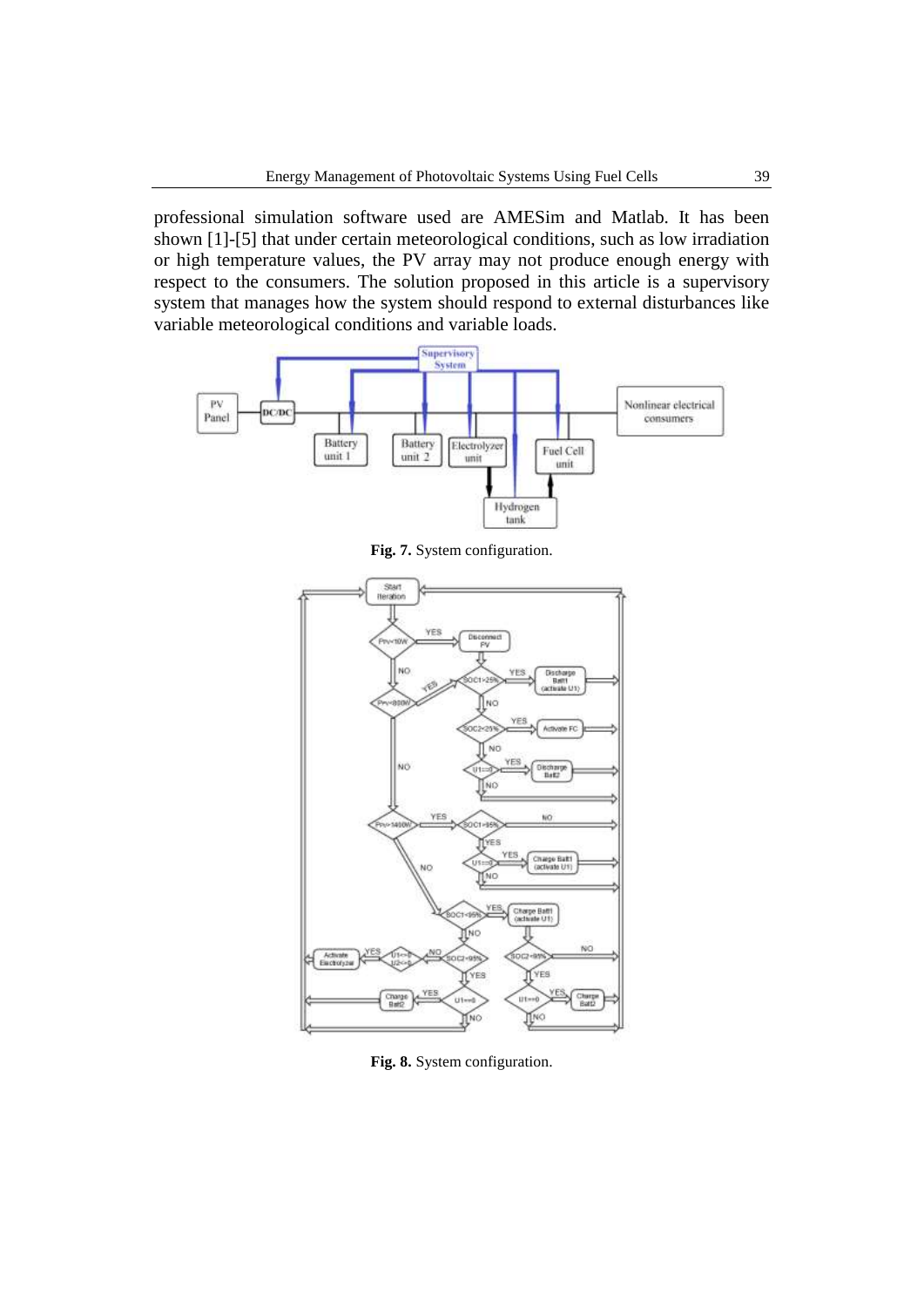The PV array provides energy to the consumers via the buck converter. The surplus of energy is stored first in the banks of batteries and, if the batteries are full or other conditions arise (conditions that increase the overall system performance), then through the electrolyser, the hydrogen tank is filled.

When the PV array's power becomes insufficient, the battery banks are added to the system to sustain the difference of demanded energy. In order to increase the lifespan of the batteries and to facilitate their replacement in case of failure, two sets of battery banks will be used alternatively. The first one is used, until it is fully charged or until it reaches 25% of its state of charge. Its place is taken by the second set of battery banks, which is used under similar conditions. Furthermore, a third source of energy is used whenever the state of charge of the battery banks becomes lower than 25%. The fuel cell will use the hydrogen tank to produce energy and supply it to the system. The simulations done tested the propose scenarios on a period of 10s.

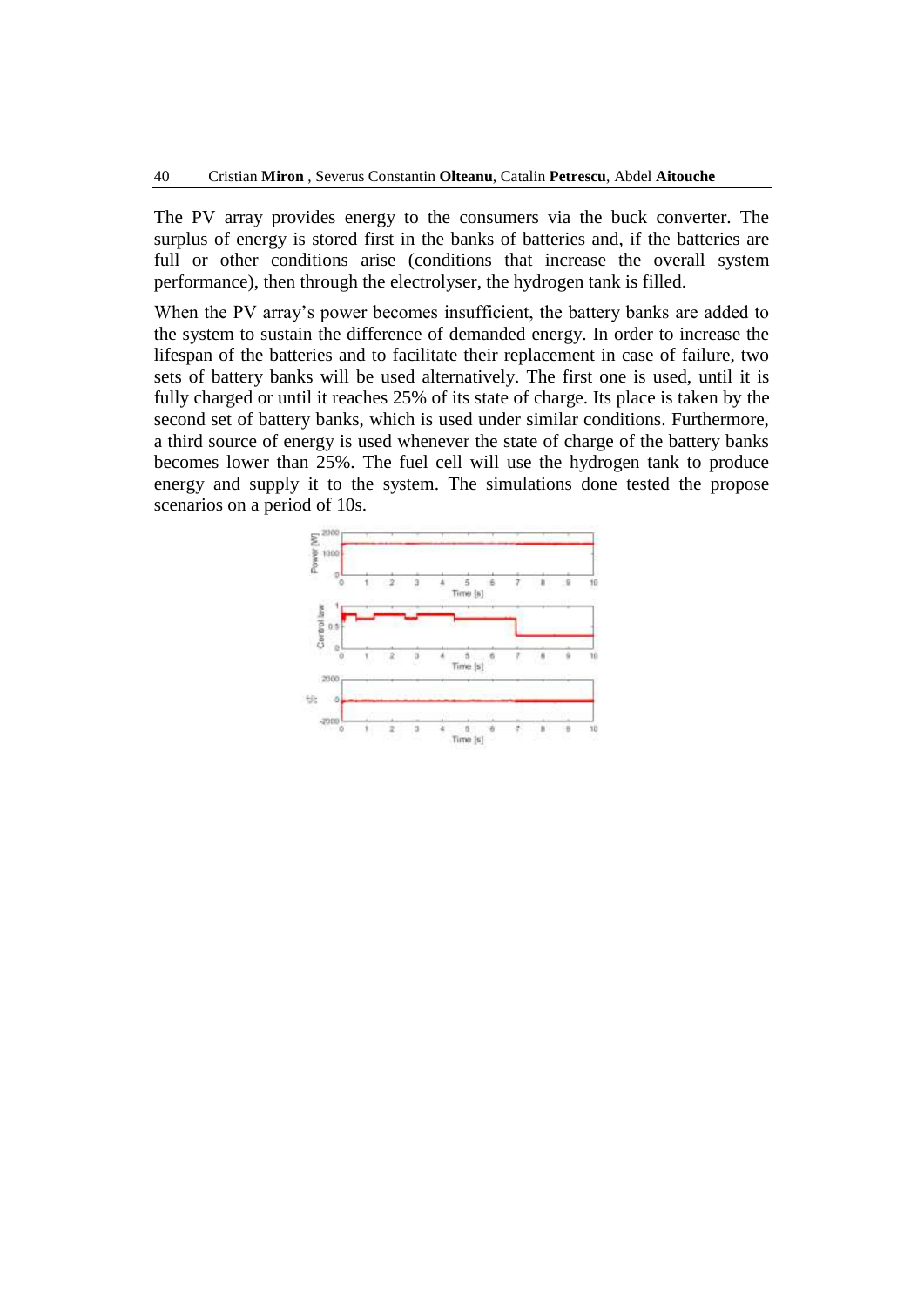

**Fig. 9.** Scenario 1: Different state parameter evolutions.

In the 3 figures in Fig. 9, a first scenario is shown, where a constant maximum power is maintained by means of the DC-DC converter control law described. In the battery evolution figure, one can notice the alternating functioning of the two batteries, this increasing their life-span.

At second 7, when the two batteries are fully charged, the electrolyser starts to generate hydrogen. Another important case is visible between seconds 2.5 s and 3s, when an over-demand of the consumer loads discharges the active battery 1. These consumers are nonlinear in behaviour.

In the following three figures, a scenario where there is no photovoltaic power (under 10 W).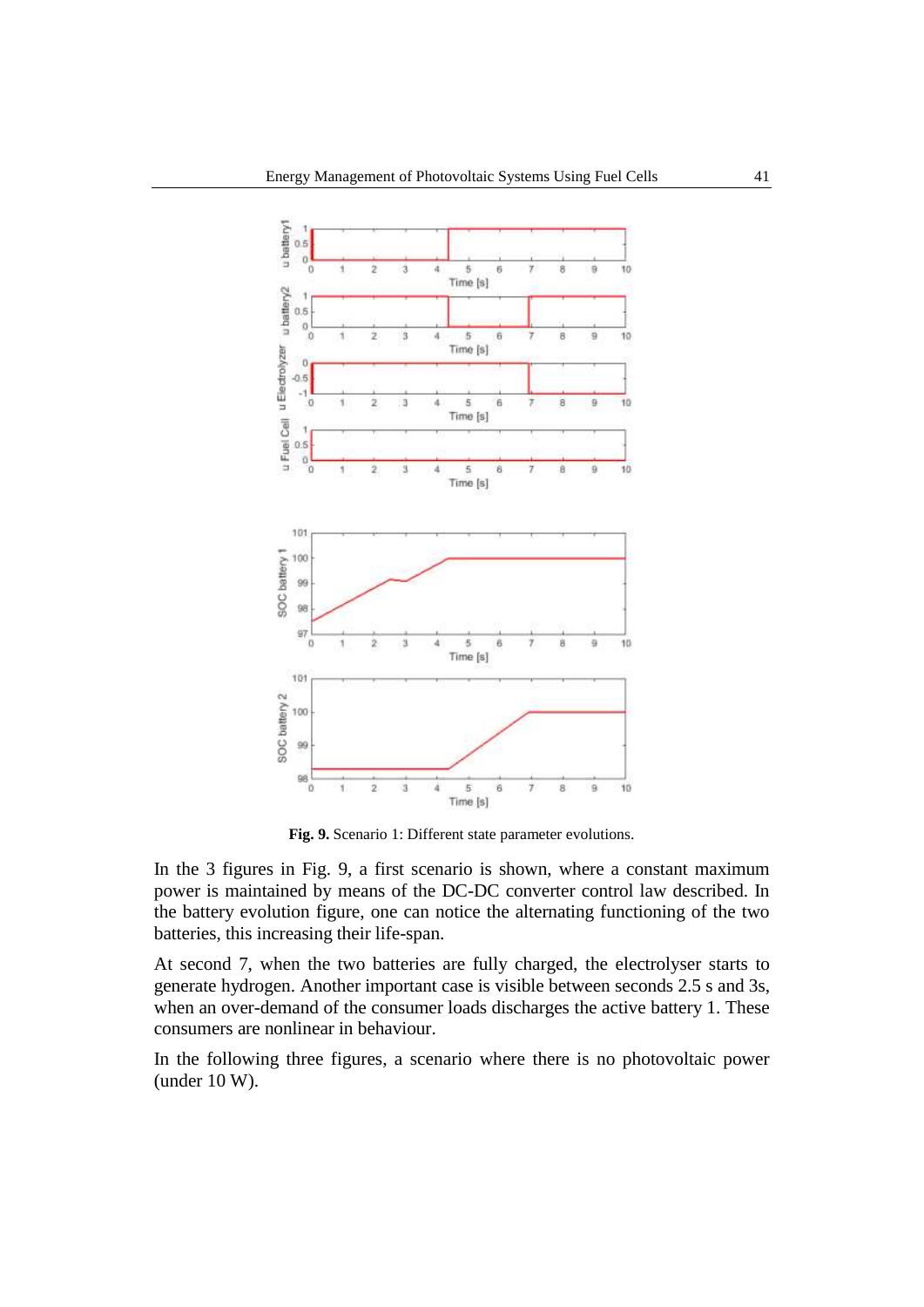

**Fig. 10.** Second Scenario-System parameters evolutions.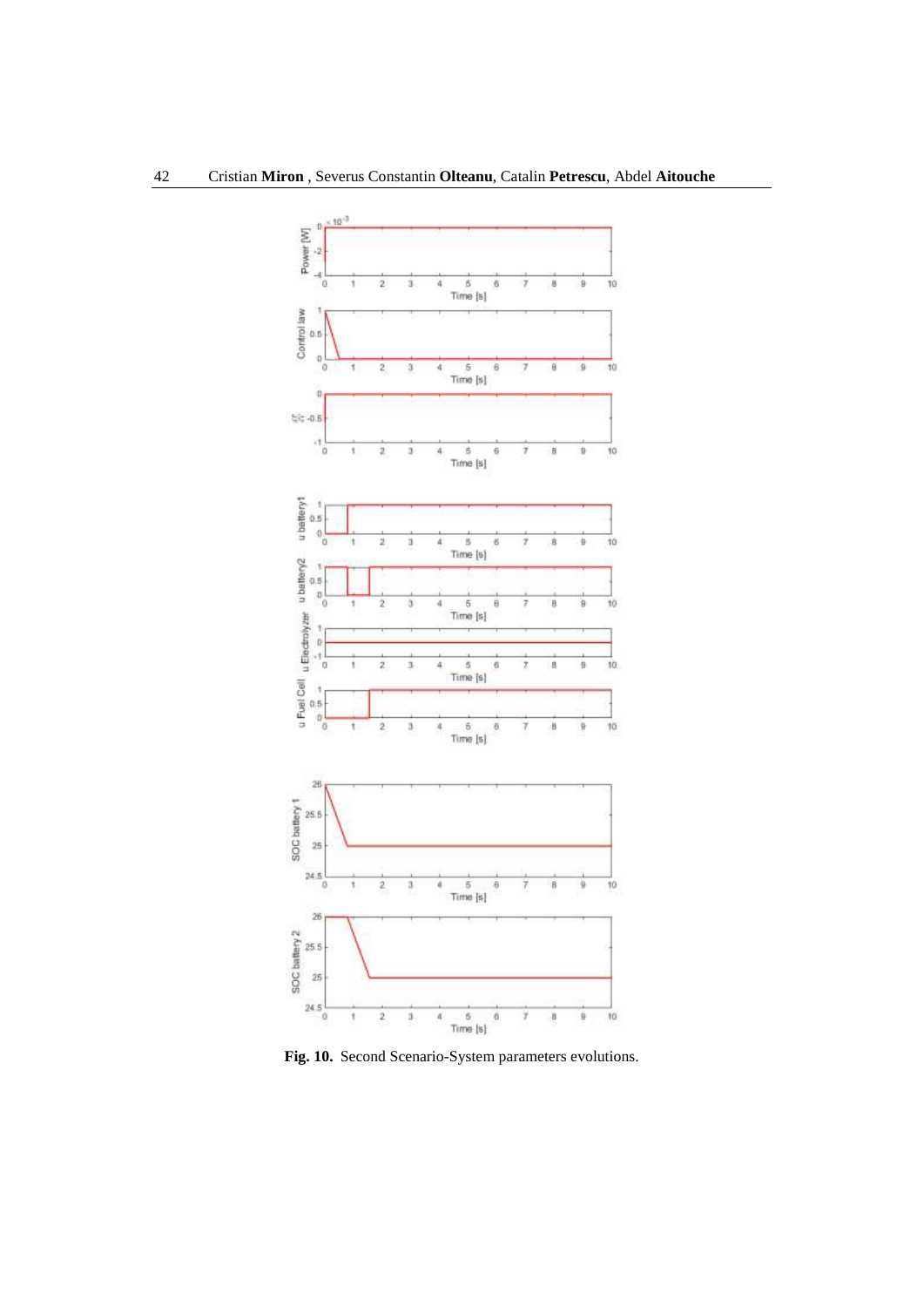Fig.10. emphasize the tendency of the supervisor to prioritize the use of only one battery, unless it is absolutely necessary; as such, battery one starts to discharge, and battery 2 activates only when battery 1 reaches 25% state of charge at instant 0.8 s. Also, at 1.5 s, as the two batteries become depleted, the Fuel Cell is activated to compensate for the power shortage. Although not visible in the present simulations, if the hydrogen tank is filled after a certain value, the batteries will start to charge as well.

#### **Conclusions**

This article dealt with the development of an energy management system for photovoltaic sources using the concept of smart storage. The system works in an off-grid configuration, following a case scenario where storage is done at two levels: battery storage for short term and hydrogen storage for long term storage. The control system consists of a dc/dc controller and a supervisory system. The simulation platform built using the AMESim software presents itself as a good template for testing other configurations and algorithms. The topic of the paper is one of interest in this period, as a strategy for the future of the photovoltaic energy market from small and medium sources is evaluated in the research community. This paper aims to further develop the simulated models and to propose better and more complex control algorithms.

# **R E F E R E N C E S**

[1] C. Miron, D. Popescu,A. Aitouche and N. Christov, "Observer based control for a PV system modeled by a Fuzzy Takagi Sugeno model", in 2015 System Theory, Control and Computing, **2015** 19th International Conference, pp. 652-657.

[2] K. Ishaqu, Z. Salam, H. Taheri, "An improved two-diode photovoltaic (PV) model for PV system," Power Electronics, Drives and Energy Systems & 2010 Power India, 2010 Joint International Conference, **2010**.

[3] N. Shannana, N.Yahayab and B. Singhc, "Single-Diode Model and Two-Diode Model of PV Modules: A Comparison," in 2013 IEEE International Conference on Control System, Computing and Engineering, **2013**.

[4] G. Kish, J. Lee, P. Lehn, "Modelling and control of photovoltaic panels utilizing the incremental conductance method for maximum power point tracking", IET Renewable Power Generation, **2011**.

[5] M. Villalva, J. Gazoli, and E. Filho, "Comprehensive Approach to Modeling and Simulation of Photovoltaic Arrays", in Power Electronics, IEEE Transactions on **2009**, pp. 1198 – 1208.